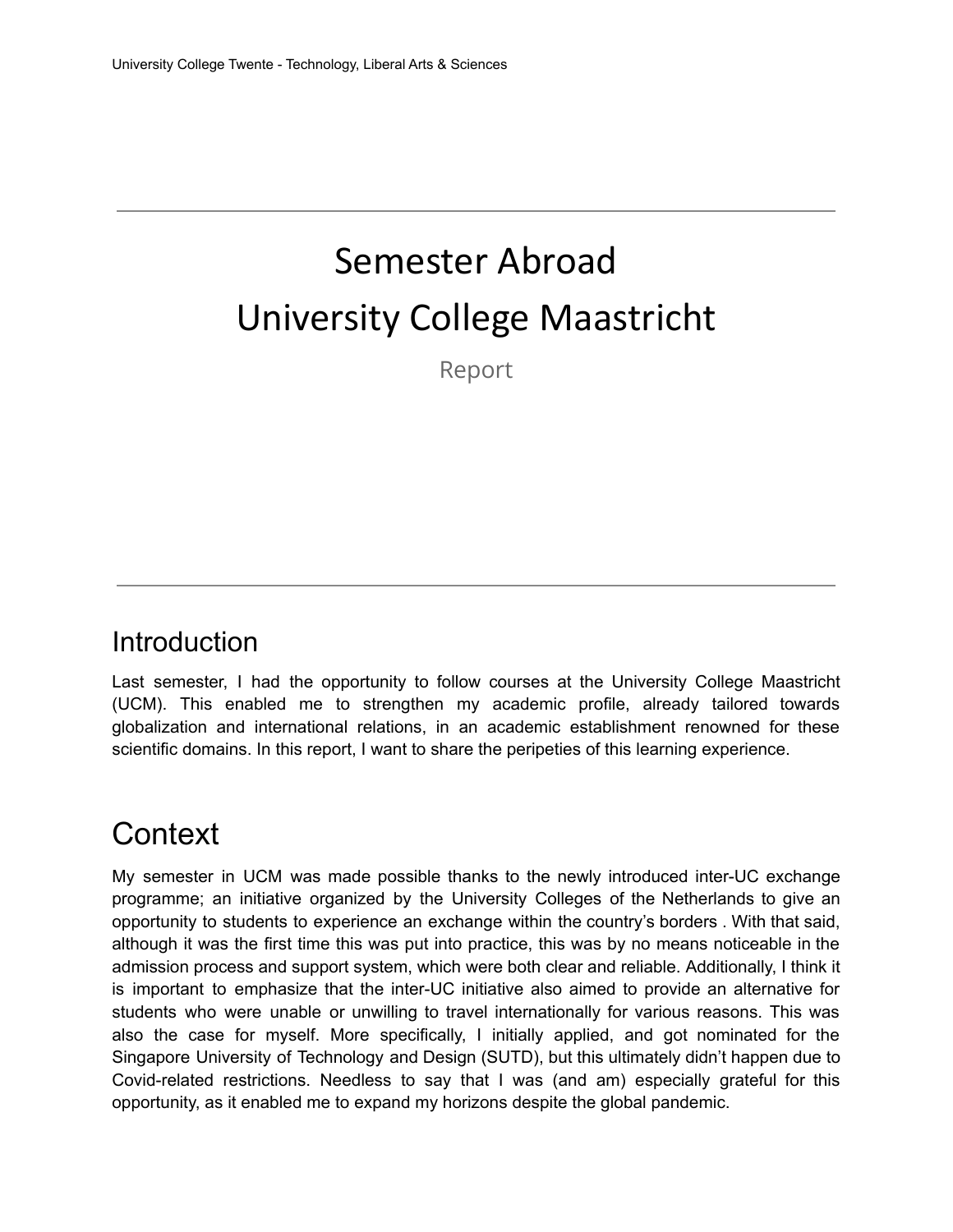### My experience

"So, ......., you went to a different University College. Wasn't it annoyingly similar to ATLAS-UCT? Do you think that it is really worth it to organize an exchange semester, if you're going to end up with people and courses similar to those from your home university?" You might be asking yourself those very legitimate questions. Admittedly, these popped up in my head occasionally. With that said, please allow me to share some distinctive characteristics that, in my opinion, still make it more than worth it to go to a sister-UC in the Netherlands.

As mentioned before, this semester enabled me to strongly solidify the theoretical side of my academic profile, which highly aligned with the courses provided at UCM in particular. Additionally, I was surrounded by students with similar interests in that regard, which made it possible to extend my education outside of the classrooms with my peers. I thus invite you to have a look at the domains for which the different UCs are renowned, and consider applying for one if it overlaps with your academic profile and interests.

A similar approach can be taken with regards to different educational approaches. The University of Maastricht, for example, is known for its Problem-Based Learning (PBL), which distinguishes itself by opting for quality instead of quantity of the learning material and depth of analysis by providing smaller groups of students and expecting a high degree of commitment and contribution from the students. I could really find myself in this method of education, which further motivated me to go there!

Finally, on a more personal level, I noticed that after 4 semesters of being part of ATLAS-UCT and the "Atlantis Bubble", an increasingly larger part of me needed to enter a new environment. Particularly in the context of the Covid-crisis, which already made it more difficult to meet people from different studies and places. Even if it was only 200 km from the UT, UCM gave me an unseen opportunity to meet new people and have different experiences. Thus, regardless of where you decide to go, the mere fact that you move to a new environment will in itself be an enriching experience, albeit only on a personal level.

## Some final remarks

Although I am grateful and overall happy with my exchange experience, I retrospectively believe that small preparatory decisions could have even further enhanced my semester in Maastricht. As I don't want you, my dear reader, to fall into the same foolishly simple mistakes I did, I want to briefly share some disclaimers with you.

1. Start looking for a room in time!

I naively started looking for a room only two month before the start of the semester. Hence, most of the student housing within a "reasonable" budget was already taken. Because of this, I was forced to commute from Brussels, my hometown, to Maastricht to attend my exclusively mandatory, in-person classes for the first six weeks. Besides being rather timeconsuming (+/- 30 hours per week), this particularly affected my social life and opportunities to meet new people and experience student life in Maastricht.